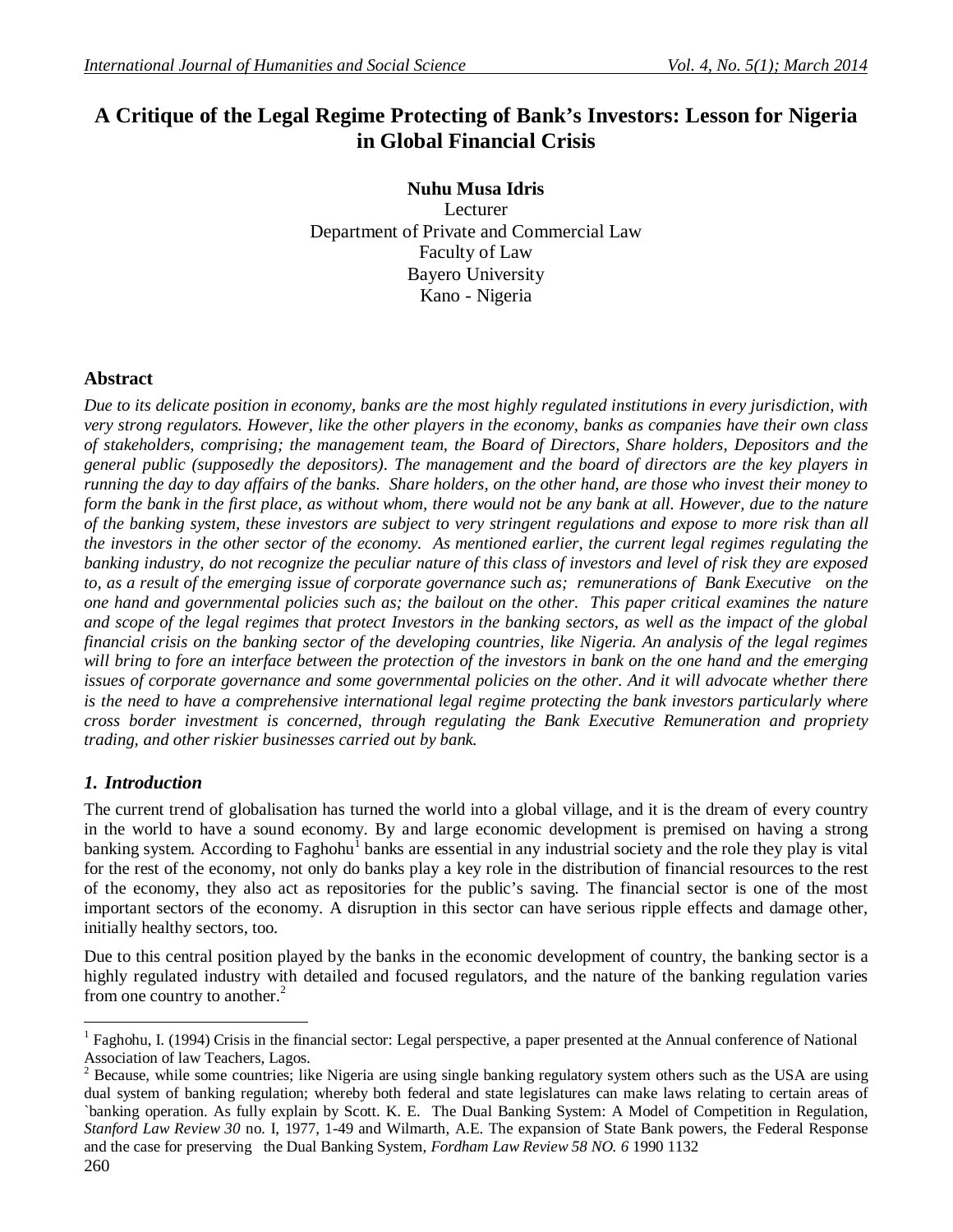Governments all over the world have established regulatory frameworks; by careful issuance of licence, constant monitoring of banking activities, resolution of distress and eventual liquidation of the failed banks.

In most countries, this regulatory framework was initially administered through the central banking system, whereby a Central Bank will be established and charged with the responsibility of implementing various policies in respect of banking operation. Most of the legal and institutional arrangements were made purposely to protect bank depositors, without paying much attention to protect the bank investors (without whom there would have been no bank at all) against some challenges foist on them by governmental policies preventing bank failure; such bailouts and some current issues relating to corporate governance, such as Bank Executive's Remuneration,

Whereas, as every regulation or policy is often premised on the attainment of certain objectives, the common objectives of banking regulation is to enhance the confidence of not only the bank depositors but that of the investors as well. Bank investors have some peculiarity different and distinct from other investors in ordinary companies. The peculiarity is related to the fact that the banking sector is highly regulated industry and operates under the closed supervisions and regulations of several Regulators, who possess the power to terminate the business of the bank, thereby destroying the investor's investment. Investors in other sector of the economy do not face such challenges.

In particular some of the issues that have emerged out of current global financial crises and that are bedevilling the banking industry border on corporate governance in the banking sector, like; remunerations of Bank Executive  $3$ on the one hand and governmental policies such as; the bailout<sup>4</sup> These have exposed bank investors to certain degree of risk of losing their investment, thereby, eroding the confidence of the investors in the banking sector.

In view of this glaring problem this paper seeks to addresses the Bailout policies and highlights some corporate governance issues inherent in bank executives' remuneration, and their impact on the legal regime protecting bank investors in the era of global financial crisis. The paper will commence with analysis of the level of protection which the bank investors enjoy from the Nigerian legal regime. It will also look at the current governmental policy of bailout and corporate governance issues like; executive remuneration affects the investors' protection vis-a-vis the Current global financial crisis.

## **2.1 The Legal Regime Protecting Bank Investors in Nigeria**

In view of the fragile nature of the banking industry, there is the need to maintain the confidence of both the Depositors and Investors in banks. When such confidence is absent, then banking crisis is inevitable.<sup>5</sup> Hence, the need to have stringent regulations in the industry, therefore, discussion on the legal regime protecting bank cannot be complete without highlighting the nature of Banking Regulations.

## **2.1.1 Nature of Banking Regulation**

The banking industry is a highly regulated industry with detailed and focused regulators, and the nature of the banking regulation varies from one country to another.<sup>6</sup> The examination of the nature of banking regulations, can be better approached by way of exploring the general principles of banking regulation, that serve as the platform under which all the regulatory frameworks in the banking system all over that world are primarily based.

 $\overline{a}$ <sup>3</sup> Whereby, the management either with or without the knowledge of the Board of Directors engage themselves into to some sharp practices that could lead to the failure of the bank, thereby destroying the whole investment of the said investors.

<sup>&</sup>lt;sup>4</sup> Where a government could inject money into to the banking industry with a view to save it from being collapsed, but in process the interest of the investors may be affected. For example in 2011, Nigerian government decided to bailout three commercial banks, but the government Nationalized the affected banks with total disregard of the investors' interest therein and the available legal regime in Nigeria does not provide any protection to them.

<sup>&</sup>lt;sup>5</sup> Wadsley, J. and Penn, G.A. (2000) Penn & Shea: The Law of Domestic Banking,  $2<sup>nd</sup>$  ed , London, p. 3

<sup>&</sup>lt;sup>6</sup> Because, while some countries; like Nigeria are using single banking regulatory system others such as the USA are using dual system of banking regulation; whereby both federal and state legislatures can make laws relating to certain areas of banking operation. As fully explain by Scott. K. E. The Dual Banking System: A Model of Competition in Regulation, *Stanford Law Review 30* no. I, 1977, 1-49 and Wilmarth, A.E. The expansion of State Bank powers, the Federal Response and the case for preserving the Dual Banking System, *Fordham Law Review 58 NO. 6* 1990 1132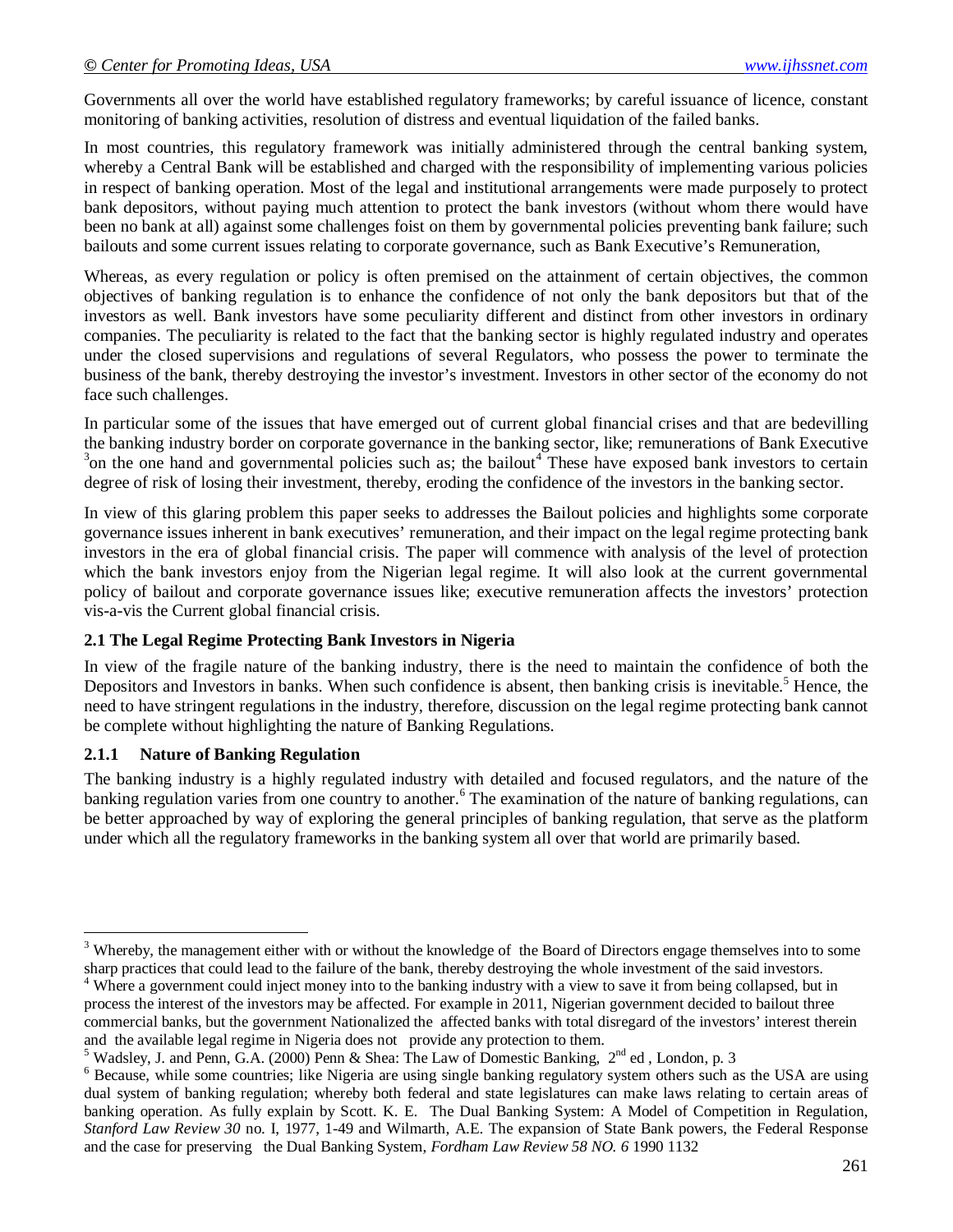However, the international body<sup>7</sup> that profound and implement such general principles need to be highlighted before embarking on the discussion of such general principles. This body is called the Bank for International Settlement<sup>8</sup>

The Bank of International Settlement established certain standards that qualified to be the General Principles of Banking Regulation, due to the frequent usage by the international community. Despite the fact that, banking regulations can vary widely across nations and jurisdictions. In discussing such general principles, reference will be made to Nigerian legislations in order to show the extent to which Nigerian banking regulations complies with the said principle. According to Singh  $S.K<sup>9</sup>$  these general principles include:

- Minimum Capital requirement;
- Reserve requirement;
- Corporate Governance;
- Supervisory review;
- Credit rating requirement;
- Large exposure restriction;
- Financial reporting and disclosure requirement;

It should be noted that, out of the above general principles, only three are relevant to this paper; that is Large Exposure Restriction,<sup>10</sup> Supervisory Review and Corporate Governance, which are the main issues that have link with the protection of bank investors in Nigeria, and this paper may make reference them at the appropriate time.

#### **2.1.2 The Legal Regime for Bank Investors Protection**

Structurally, bank under Nigerian law<sup>11</sup>, is undoubtedly, prima facie a company which could be governed by the ordinary company law principles. Therefore, the existing legal framework equates the Bank Investors with the investors in ordinary companies. However, In view of its delicate position in the economy; bank is highly regulated with very strong Regulators and it possesses a very unique feature different from that of the ordinary companies. That is to say, the banking structure includes; the Executive, the Board of Directors, the Share holders (investors) and the Depositors.

 $\overline{a}$ <sup>7</sup> Whenever a body that regulates the banking system is mentioned, the first thing that readily comes to mind is the Central Banking System. At international level, the body that perform the functions of a Central Bank is the Bank of International Settlement whereas, almost all countries in world have their own Central Bank, which normally operate within the framework set up by the Bank of International Settlement.

<sup>&</sup>lt;sup>8</sup> The Bank for International Settlements was established in 1930 as the principal centre for international central bank cooperation. It was established for the purpose of handling the issue of the reparation payments imposed on Germany by the Treaty of Versailles following the First World War. The Bank's name is derived from this original role. The BIS was also created to promote central bank cooperation in general. It should be noted also that, the reparations issue quickly faded, focusing the Bank's activities entirely on cooperation among Central Banks in pursuit of monetary and financial stability. This is because since 1930, central bank cooperation at the BIS has taken place through the regular meetings in Basel of Central Bank Governors and experts from central banks and other agencies. According to James C. Baker in his book, 2002 The Bank for International Settlements: Evolution and Evaluation, (Quorum,), p. 20 The Bank of International Settlement was formed with funding by the Central Banks of six nations, Belgium, France, Germany, Italy, Japan, and the United Kingdom. In addition, three private international banks from the United States also assisted in financing the establishment of the BIS

<sup>9</sup> Singh, S.K., General Principles of Bank Regulation, discovery publishing house PVT. Ltd,S New Delhi**. See also** Malloy M. P. (2007) Principles of Bank Regulation, *Journal of Banking Regulation, 11 2007***,** made a Comprehensive, yet intelligible treatment of the basic rules, principles, statutes, and issues governing the law of bank regulation. Examines the rapid pace of development in depository institution regulation, and how federal statutes governing banking have been subject to constant amendment in recent years. Detailed sections discuss the regulated environment of banking, entry rules, branching, control transactions, transactional rules, holding company activities, securities regulation, resolution of institution failures, international banking, and bank regulation and social policy.

<sup>&</sup>lt;sup>10</sup> Banks may be restricted from having imprudently large exposures to individual counterparties or groups of connected counterparties. This may be expressed as a proportion of the bank's assets or equity, and different limits may apply depending on the security held and/or the credit rating of the counterparty. In compliance with this principle, banks in Nigeria are restricted from granting any advances, loan or credit facility or give any financial guarantee the total value of which is more than 20% of the shareholders fund<sup>10</sup> which is money Deposited with the CBN pursuant to section 13 of the BOFIA as the minimum capital ratio which is one of the condition for advertising or accepting new deposits; granting credit or paying cash dividend to share holders, except in respect of inter banks transactions, as provided by Section 20 (1) of the Bank and Other Financial Institution Act

<sup>&</sup>lt;sup>11</sup> Section 2 and 3 of the Bank and Other Financial Institution Act Cap B3 LFN 2004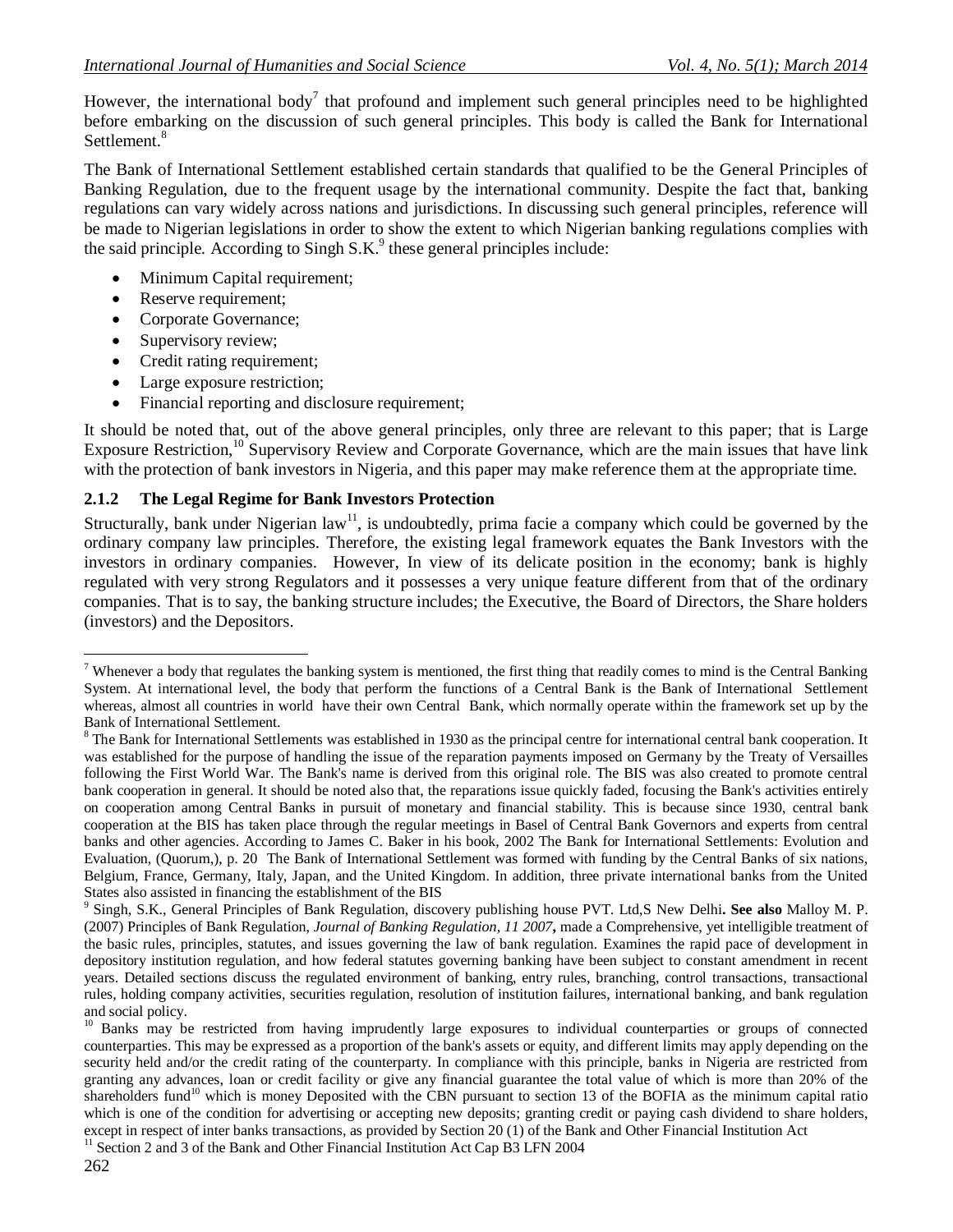The management and the board of directors are the key players in running the day to day affairs of the banks. Share holders, on the other hand, are those who invest their money to form the bank in the first place, as without whom, there would not be any bank at all. However, due to the nature of the banking system, these investors are subject to very stringent regulations and expose to more risk than all the investors in the other sector of the economy. More so, a healthy and strong banking environment is dependent upon adequate investment (which could be either local or Foreign Direct and/or Portfolio Investment<sup>12</sup>) in the banks. Therefore, the bank investor deserves a special adequate protection different from all other class of investors. As the theme of this paper suggests, bank investors will be its central focus.

The legal regime that generally protects the investors and invariably Bank Investors comprised of:

- a) Investment and Securities Act
- b) Companies and Allied Matters Act, Cap C20 LFN 2004
- c) Nigerian Investment Promotion Council Act
- d) Bank and Other Financial Institution Act Cap B3 LFN 2004
- e) Central Bank of Nigeria Act 2007

Relevant provisions of these laws will be analyses in the light of investors' protection in Nigeria.

#### **2.2 Investment and Securities Act**

This Act under Section established the Securities and Exchange Commission<sup>13</sup> (SEC) as the body empowered to be the regulatory and supervisory body to securities dealers and market operators in the Nigeria. It is authorized to inter alia; regulate investments and securities business in Nigeria, register and regulate securities exchanges, capital trade points, futures options and derivatives, exchanges and commodity exchanges<sup>14</sup> and also to register securities to be offered for subscription or sale to the public, as no shares or any form of security can be offered to public for or transfer unless it has been registered with and approved by SEC.<sup>15</sup>

One of the most significant protections given to the investors by the Act, is the introduction of the concept of investors protection fund and established the Investment and Securities Tribunal. Under section 197(1) of the Act, it is provided that:

"*a securities exchange or capital trade point shall establish and maintain a fund to be known as the investors protection fund which shall be administered by its governing board(herein after referred to as the "Board") on its behalf."*

Furthermore subsection (2) of the same section 197 of the Act provides that:

*"the assets of the investors protection fund shall be the property of the securities exchange or capital trade point but shall be kept separate from all other property and shall be held in trust for the purpose set out in this part of the Act."*

However, it is only under section 204 of the Act that it was made clearer as to how to apply the investors' protection fund. Under the said section, it states that investors fund shall be held and applied for the purpose of compensating persons who suffer pecuniary loss from any defalcation committed by a member company or any of its directors or employee in relation to any money or other property which was entrusted or received by a member company or any of its directors or employees in relation to any money or other property which was entrusted or received by a member company or any of its directors or employees whether before or after the commencement of this Act in the course of or in connection with the business of that company.

 $12$  An Investment is considered as Direct when the investor's share of ownership is sufficient to allow control of the company, while investment that provides the investors with a return, but not control over the company, generally is considered portfolio investment. UNCTAD, Scope and Definition, series in Issues in International Investment Agreement, UNCTAD/ITE/IIT/11(Vol.II), 8

Section 1 of Investment and Securities Act, (ISA) 2007

<sup>&</sup>lt;sup>14</sup> Ibid section 13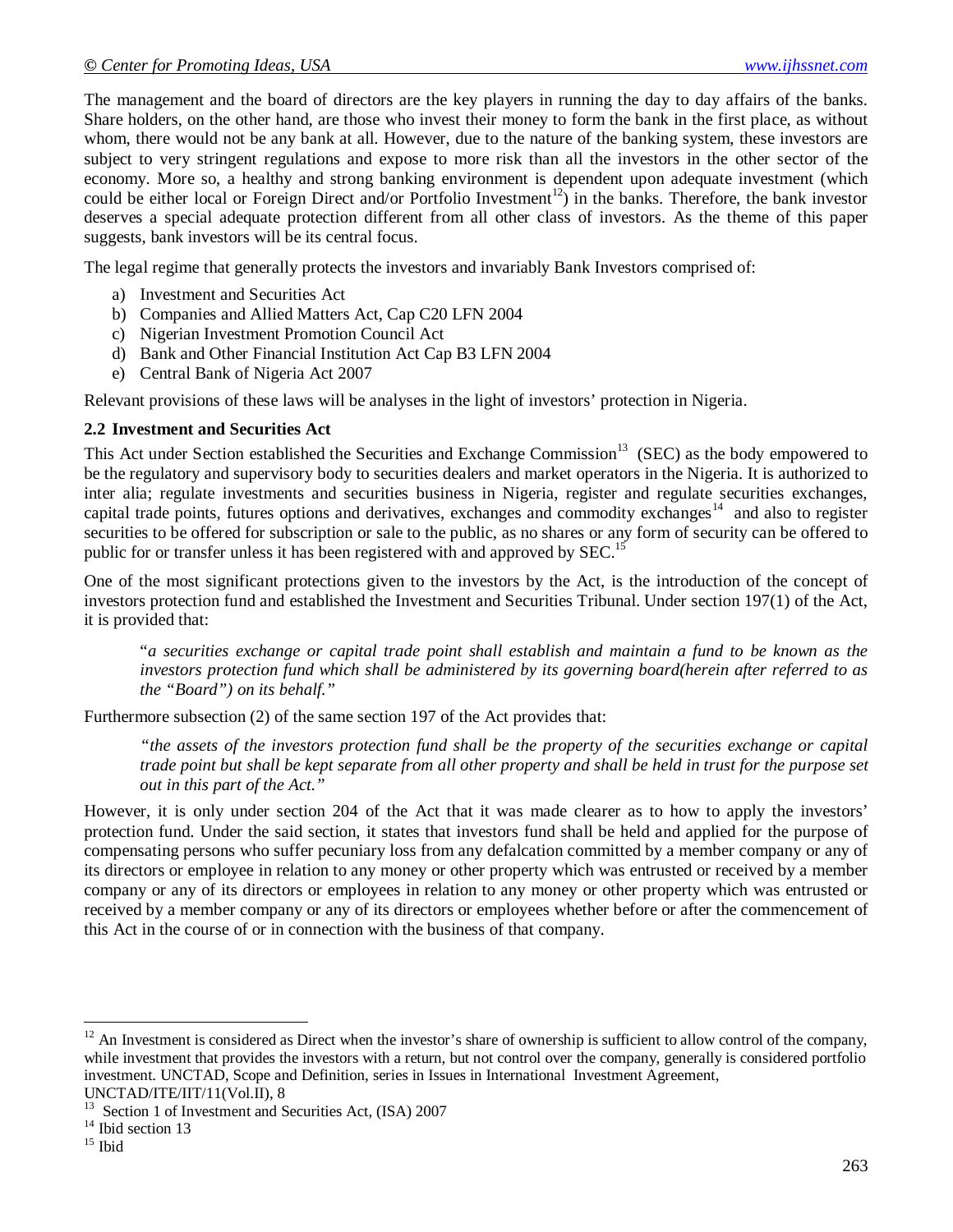However, section 203 of the Act stipulates that all monies that form the investors' protection fund shall be kept in a separate account in any part of Nigeria pending such period that there would be need or desire for the use or application of such funds. The reason behind this legislation is to ensure that investors' funds are seen to be in safe hands so as to ginger great confidence and trust from various investors as far as their protection is concerned.

This does not however mean that investors protection cannot be utilized for any developmental purposes as the "Board") on its behalf in the interest of the investors concerned. This is why section 211 of the Act provides inter alia that:

*"any monies in an investors protection fund which are not immediately required for its purposes may be invested by the board in any manner in which the trustee are for the time being authorized by the Trustee Investment Act to invest trust funds."*

Apart from Investors' Protection Fund, the Act also establishes an Investment Tribunal<sup>16</sup> and clothed with exclusive jurisdiction to hear and determine questions of law or disputes arising from the exercise of the Securities and Exchange Commission's powers under the Act, more particularly matters involving inter alia; investors and the Securities and Exchange commission, capital market operators inter se and between capital market operators and their client.<sup>17</sup> However, What is not clear is to what extent this provisions will apply to banks vis-à-vis the powers of the Central Bank of Nigeria under the Central Bank Act,<sup>18</sup> Bank and Other Financial Institution Act<sup>19</sup> and Nigerian Deposit Insurance Corporation Act<sup>20</sup>?

#### **2.3 Companies and Allied Matters Act (CAMA)**

This Act provides a framework for investors and their protection. Under the Act, Investor is synonymous to a member of company; and a person can becomes a member of every company if he subscribed to the Memorandum and Article of Association or he (after the formation of the company) agrees in writing to become a member of the company.<sup>21</sup> Also, the Memorandum and Article of Association have the effect of a contract under seal between the Company, its members and officer (including directors) and between the members and the officers (including Directors) themselves.<sup>22</sup> Once a person becomes a member of Company, the law views his rights and liabilities in terms of the types of shares he hold, as usually spell out by the provision of the Companies and Allied Matters Act as well as the Article of Association of the company.<sup>23</sup> On the Investors right, the Supreme Court of Nigeria stated that, the Act imposes some liabilities on the investors in the same way it confers some rights them. $^{24}$ 

The investor's liability is determined, at first instance by the type of company in which he has invested his resources i.e. whether the company is limited by shares, guarantee or unlimited. Where the company is limited by shares, the liability of the investor is limited to the amount unpaid on his shares which may be called up at any time whether or not the company is in the process of being wound up.<sup>25</sup> Where the company is limited by guarantee, the liability of an investor is limited to the sum which he has entered into an undertaking to contribute to the assets of the company in the event of its being wound up.<sup>26</sup> The Act also recognized right of the investors to rectify and benefit from all pre-incorporation contracts entered into, as if such contracts were made by their consent<sup>27</sup>, and if the contract happens to be harmful to investors Act empowers them to reject them.<sup>28</sup>

#### **2.4 Nigerian Investment Promotion Commission ACT (NIPC)**

<sup>&</sup>lt;sup>16</sup> Section 274 of the Investment and Securities Act

<sup>&</sup>lt;sup>17</sup> Ibid Section 284

 $^{\rm 18}$  2007

<sup>19</sup> Cap B3 LFN 2004

<sup>20</sup> Act NO. 16 of 2006

<sup>&</sup>lt;sup>21</sup> Section 79 (2) & (3) of the Companies and Allied Matters Act C20 LFN 2004 (CAMA)

 $22$  Ibid at section 41(1)

<sup>23</sup> Ibid as section 81

<sup>24</sup> Kotoye Vs. Saraki (1994) 7 NWLR (pt 357) 41 at 467

 $25$  Section 21 (1) (a) and Section 133 of CAMA

 $26$  Ibid at section 21 (1) (b

 $27$  Ibid at section 71 (1)

 $28$  Ibid at section 71 (2)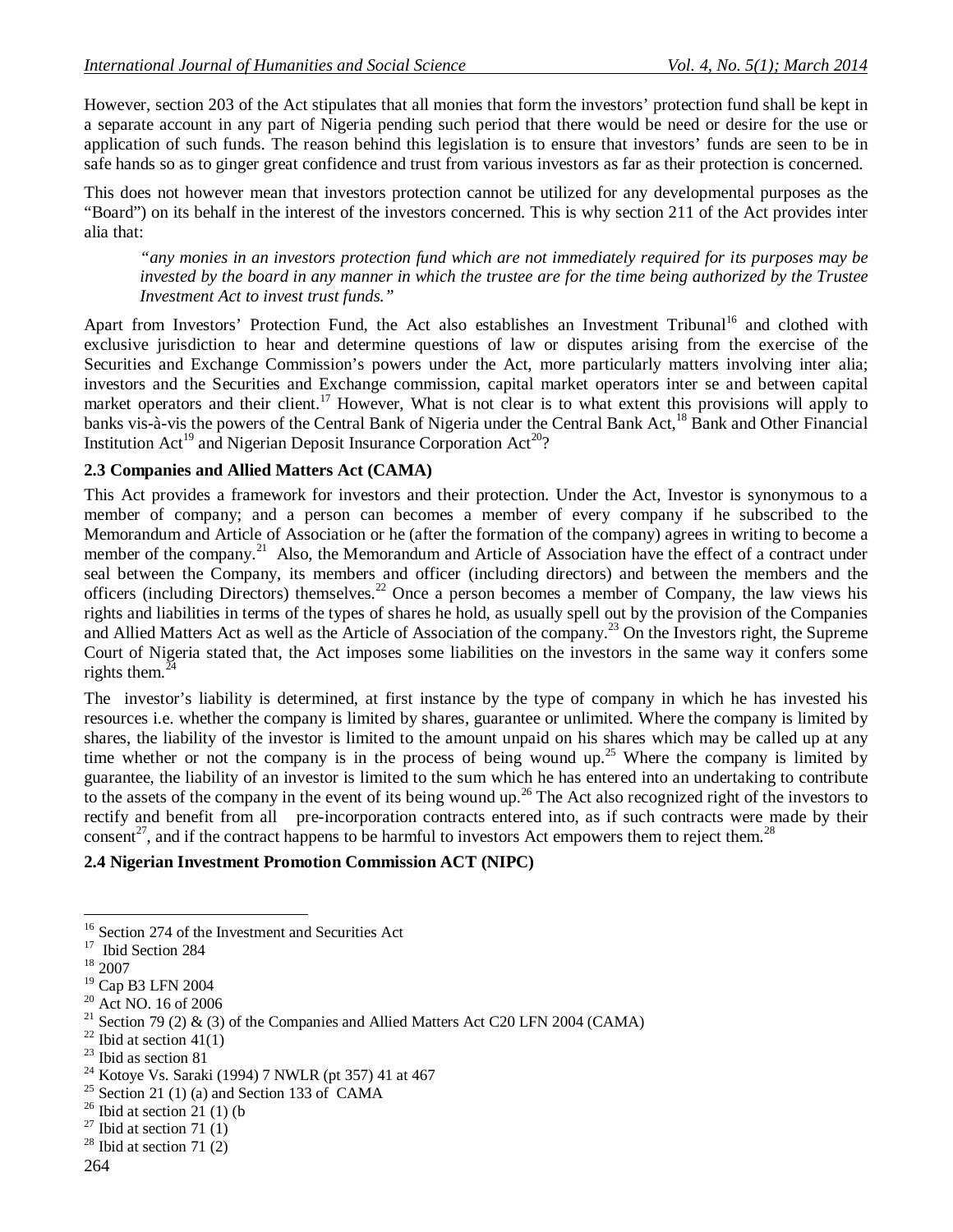This Act regulates foreign investment in Nigeria. It established a commission<sup>29</sup>, charged with the responsibility of encouraging, promoting and coordinating investment in Nigeria, also to enhance the investment climate in Nigeria for both Nigerian and non-Nigerian investor.<sup>30</sup>

The protect the investors against nationalization and expropriation by any government and no person who owns share in any company shall be compelled to surrender his interest in the said share.<sup>31</sup>

## **2.5 Bank and Other Financial Institution Act (BOFIA)**

The BOFIA provides the regulatory framework for the establishment and management of banks and other related financial institutions. Under the Act, no person shall carry on any banking business in Nigeria except it is a company duly incorporated in Nigeria and hold a valid banking licence issued under this Act.<sup>32</sup> Therefore, a bank may also hold or acquire share capital of any business subject to the approval of the Central Bank of Nigeria.<sup>33</sup> In order enhance the protection bank investors; this Act empowers the Central Bank of Nigeria to grant a licence to any bank in Nigeria to undertake off-shore banking business.<sup>3</sup>

However, this Act introduced one fundamental restriction on one of the rights of investor recognised under CAMA,<sup>35</sup> that is, the right to received dividend. Under BOFIA, No bank shall pay dividend on its shares until all its preliminary expenses, organisational expenses, shares selling commission, brokerage, adequate provisions have been made to the satisfaction of the Bank for actual and contingent losses on risk assets, liabilities, off balance sheet commitments and such unearned incomes as are derivable there from; Or that the bank has complied with any capital ratio requirement as specified by the Central Bank of Nigeria.<sup>36</sup>

From the cited provisions of the above laws, it seem that they all provide for the protection of the investors generally without recognising the peculiarity of the bank investors.

## **3.1 Emerging Issues That Affect the Interest of the Banks' Investors in Nigeria**

There is no doubt that the above legal regime were meant to give adequate protection to investors generally. However, due to the nature of the banking system, these investors are subject to very stringent regulations and expose to more risk than all the investors in the other sector of the economy. As mentioned earlier, the current legal regimes protecting investors do not recognize the peculiar nature of this class of investors and level of risk they are exposed to, as a result of inter alia, governmental policies such as; the bailout on one hand and emerging issue of corporate governance such as; remunerations of Bank Executive on the other hand.

These two, out of many other issues (that is Bailout and Executive Remuneration) usually break the protective shell provided for the investors by the current legal regime. Compounding the vulnerability of the bank investors, one of the various governmental policies; such as bailout, that aim at rescuing the banking sector, do not take into cognisance the fact that, within the banking structure, the investors do not usually involve into the technical banking decisions that could lead to the bank failure, as that remains the prerogative of the Bank Executives, who enjoy the aforesaid practices. For example, in 2011, the Nigerian Government (through the CBN) cited some of these practices as the reason why it introduced a bailout policy that led to the nationalisation of three banks $37$ ; that is to say, the government took over the ownership and control of these banks out rightly<sup>38</sup>, without considering the fate of the innocents investors in such banks. The bank investors in this regard, were punished for the misconduct which was admitted to have been committed by the bank executives.

<sup>&</sup>lt;sup>29</sup> Nigerian Investment and Security Commission, Section 1 of the Act

<sup>&</sup>lt;sup>30</sup> Ibid at section 4

<sup>&</sup>lt;sup>31</sup> Ibid at section 25

<sup>&</sup>lt;sup>32</sup> Section 2 of the BOFIA

 $33$  Ibid at 21 (1) and (2)

 $34$  Ibid at section 8 (2)

<sup>&</sup>lt;sup>35</sup> Section 81 CAMA

 $36$  Section 17 (1) BOFIA

<sup>&</sup>lt;sup>37</sup> Afribank, Spring Bank and Bank PHB

<sup>&</sup>lt;sup>38</sup> By establishing three bridge banks; Enterprise Bank, Mainstream Bank and Keystone Bank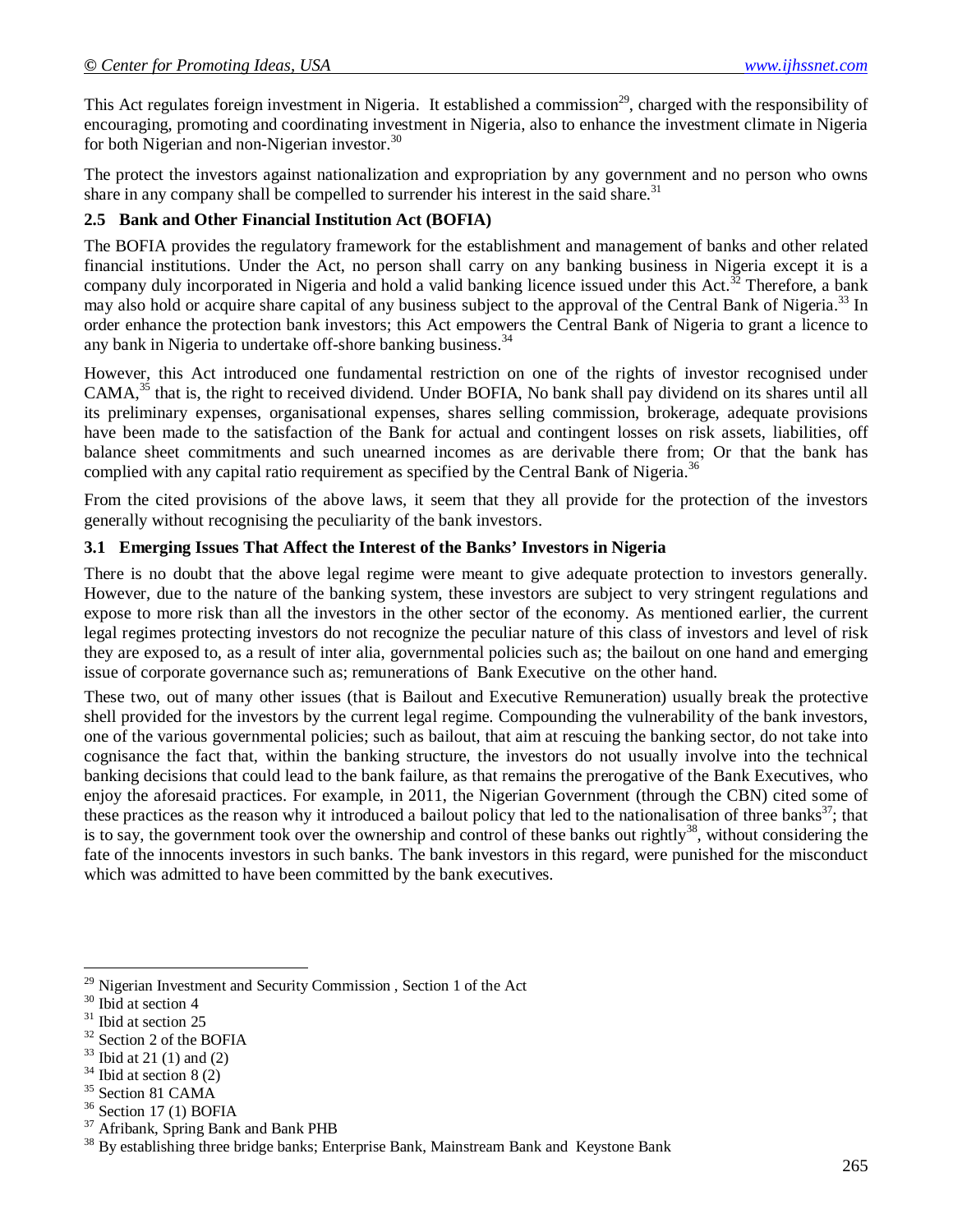The investors do not have any remedy within the existing legal regime. This is because, after the nationalisation of such banks, none of the existing statutory bodies, such as; Central bank of Nigeria<sup>39</sup> (CBN), Security and Exchange Commission (SEC), Nigerian Investment Promotion Council (NIPC) and the Corporate Affairs Commission (CAC) that are charged with responsibility of protecting the interest of the investors, made any move to rescue the innocent bank investors in that circumstance. The current legal regime does not provide any room for them to intervene and they even supported the action of the Bank Regulators. On these issues the Governor of Central Bank of Nigeria is reported to have said:

*"...the owners of the banks are depositors and creditors not the shareholders and bank CEOs who have been abusing me for taking their banks what they do not know is that if CBN had not intervened at all they would not have had anything to own."*

In the circumstances, there is need to discuss both the Bailout and Executive Remuneration syndrome separately.

#### **3.1.1 The Bank Bailout**

During the financial panic of 2008**,** governments around the world decided to use taxpayer funds to rescue their most important financial institutions rather than allow them to be liquidated at fire-sale prices. Policymakers have developed measures to make future failures less likely or severe. If failures nevertheless occur, however, regulators will want to resolve systemically important institutions (known as"Too Big to Fail") in a way that provides a credible alternative to taxpayer-funded bailouts. Bailout is an act of giving capital to an entity, be it, a company, a country or an individual, that is in danger of failing, in an attempt to prevent the eventual failure. In banking regulation, it refers to governmental policy that provides financial help to a bank or other financial institution that otherwise would be on the brink of collapse.<sup>40</sup> It can be in form of a direct transfer of capital, or it may indirectly occur through low or no interest loans and subsidies.<sup>41</sup>

In some of the developed countries like, USA, the implementation of the Government bailout policies were followed by populist outcries of never again. Because they viewed the bailouts as expensive, unjust, and unpopular, and they usually represent dramatic deviations from the rule of law. Sequel to such revolt against bailout policy by the Americans, the US government enacted two different legislations, that is; "Dodd Frank Act<sup>42</sup>" and "jumpstart Our Business Startups Act<sup>43</sup>" in order to cushion the impact of the bailout. For instance, SEC. 911 of the Dodd Frank Act established Investor Advisory Committee to inter alia advise and consult with the Securities and Exchange Commission on regulatory priorities of the Commission and initiatives to protect and promote investors' confidence and interest.

In reaction to the enactment of these two legislation, many theories are being conversed in order to create a balance between maintenance of banking stability in banks, especially for the "Too Big to Fail" financial institutions on one hand and the resultant effect of preventing the failure of such banks; bailout.

 $39$  The comment made by the Governor Central Bank of Nigeria on the fate of the banks investors is not encouraging – Sanusi L. Sanusi was quoted to have said that, "...the owners of the

<sup>&</sup>lt;sup>40</sup> Definition found at www.investors.com last visited 24/12/2012

<sup>&</sup>lt;sup>41</sup> Guynn, R.D., (2012) Are Bailouts Inevitable, 29 Yale J. on Reg. 121 2012, Hein online

 $42$  Dodd-Frank Wall Street Reform and Consumer Protection Act 2010 - To promote the financial stability of the United States by improving accountability and transparency in the financial system, to end ''too big to fail'', to protect the American taxpayer by ending bailouts, to protect consumers from abusive financial services practices, and for other purposes.

<sup>&</sup>lt;sup>43</sup> Jumpstart Our Business Start-ups Act 2012 To increase American job creation and economic growth by improving access to the public capital markets for emerging growth companies.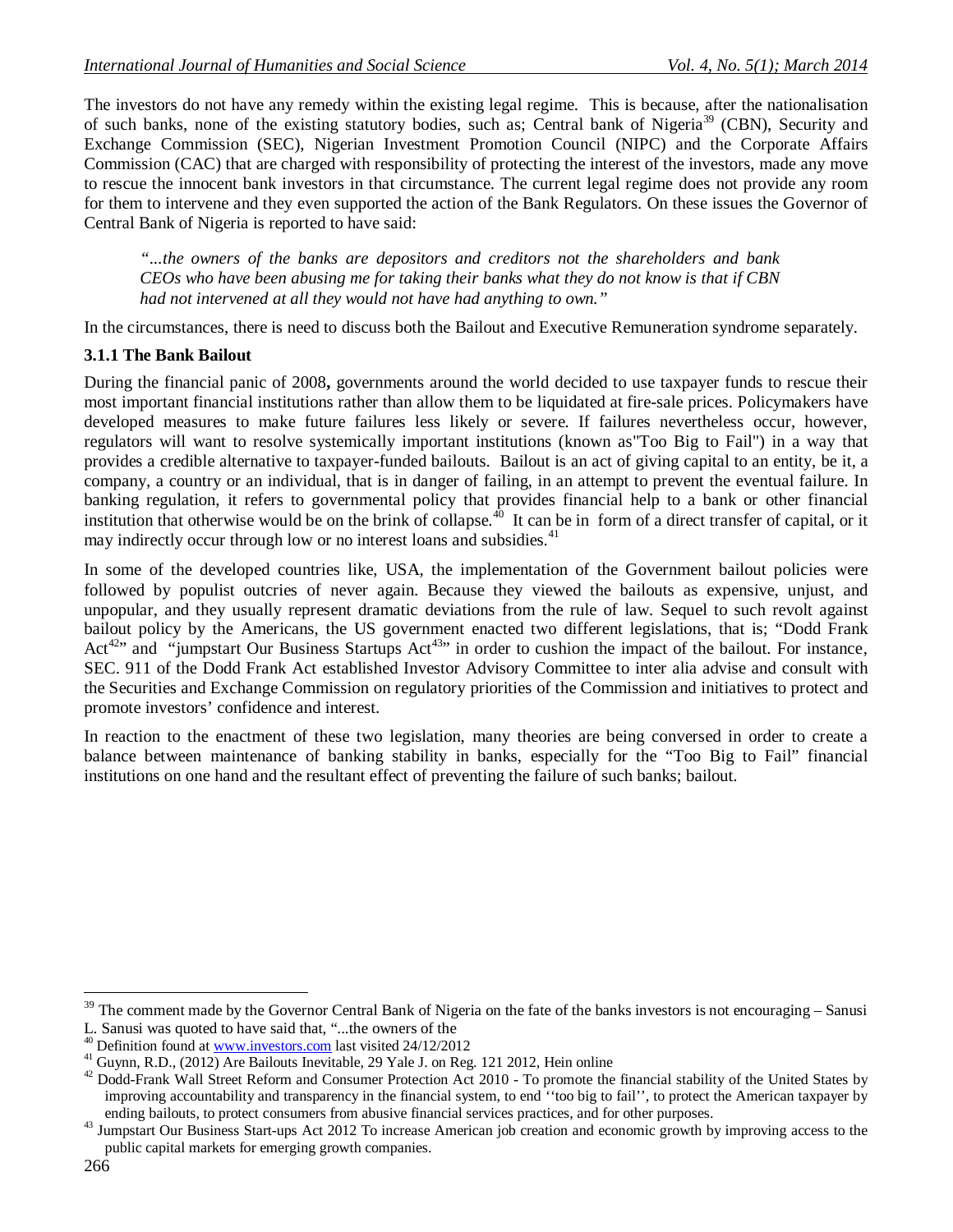Notable among the theories "Elective Shareholder Liability"<sup>44</sup> as corollary to this, Templin, B. A.<sup>45</sup> Opined that the Bailout initiatives to protect the private sector of the economy through the legal framework enshrined in the Emergency Economic Stabilization Act 2008, indicated the shift of developed countries like USA, from a predominantly neo-liberal model to one that embodies elements of state capitalism.

Unlike what is obtainable in other jurisdiction, like United States of America, where bailout is considered as a huge cost to tax payers, because government uses money from its account to bailout failing banks, under Nigerian style of bailout, the Central Bank of Nigeria (CBN), in exercising its power under section  $32$  and  $42^{46}$  of the CBN Act, has entered into an agreement with all the 24 banks in Nigeria to fund distressed banks in the future, such fund is called 'Banking Sector Resolution Cost Fund<sup>47,</sup> and is to be jointly financed by the CBN, the Asset Management Corporation<sup>48</sup> and all the 24 banks in Nigeria. Under the agreement, the CBN is to contribute N50 billion annually while, the each of the 24 banks in Nigeria to contribute 0.3% of the value of its total assets annually, for the period of ten years.

Despite all this adjustment of the bailout policy that introduction of the 'Banking Sector Resolution Cost Fund' seek to achieve, the investors still consider it as another way of tempering with their investment. The Banking Sector Resolution Cost Fund, requires that each bank must pay 0.3% of its total assets into the fund, they view this as an attempt to forcefully take away their investment without any return. They investors cited the reduction of dividend in bank as the result of such fund. From the CBN records, by the year ending First Bank and UBA paid N81 million and N5.9 billion respectively into the fund.<sup>49</sup> This policy is invariably going to erode the investment of bank investors and as well as expose them to more risk of losing their investment.

#### **3.1.2 Bank Executive Remuneration**

Corporate governance as one of the General Principle of Banking of Regulation<sup>50</sup> presupposes that the management team, as employees of banks are entitle to certain remuneration for their services, that "the Executive Remuneration". However, imposes an obligation on to disclose any interest they in respect of any transaction in which their interest conflict with that of the bank.<sup>51</sup> Since by the banking structure, they are the ones to decide what to take as remuneration.

Over the years, this remuneration has come under intense scrutiny around the world. Under the current legal regimes, the bank executives determine their own remunerations, and in the course of discharging their functions, the bank executives use to engage themselves in certain businesses that are not for the benefit of the investors, such type of business is called 'Propriety Trading<sup>52</sup>'.

 $\overline{a}$ Conti-Brown, P (2012) Elective Shareholder Liability, 64 Stan. L. Rev. 409 2012 Hein online, Which allows bank shareholders two options; They must either change their bank's capital structure to include dramatically less debt, consistent with the consensus recommendation of leading economists; or alternatively, they must add a bailout exception to their bank's limited shareholder- liability status, thus requiring shareholders-not taxpayers-to cover the ultimate costs of the bank's failure. This liability would be structured as a governmental collection, similar to a tax assessment, for the recoupment of all bailout costs against the shareholders on a pro rata basis. It would also include an up-front stay on collections to ensure that there are, in fact, taxpayer losses to be recouped and to mitigate government incentives for over bailout, political manipulation, and crisis exacerbation.

<sup>45</sup> Templin, B.A. (2009) State Entrepreneurism, TJSL Legal Studies Research Paper No. 1428108, July 2009

<sup>46</sup> Central Bank Act 2007

 $47$  Which is now a Bill before the National Assembly to amend section  $46(2)$  and 61 of the Asset Management Corporation Act 2011, in order to establish a 'Banking Sector Resolution Cost Fund'

 $^{48}$  A body establish under section 1 of the Assets Management Corporation Act 2010 for the purpose of resolving all non-

performing Loan Assets of Banks in Nigeria, as spelt out under section, 5, 6, 24 and 25 of Act.

 $49$  Punch Newspaper, 9 June, 2012

 $50$  Supra Note  $10$ 

 $51$  See section 18 of the BOFIA

 $52$  Presently, there are heated debate as to the legality or otherwise of such type of trading, which to some of the developed countries like; US and UK tried to regulate, then to what extent this trading affect the interest of the investors and how the developing countries approach.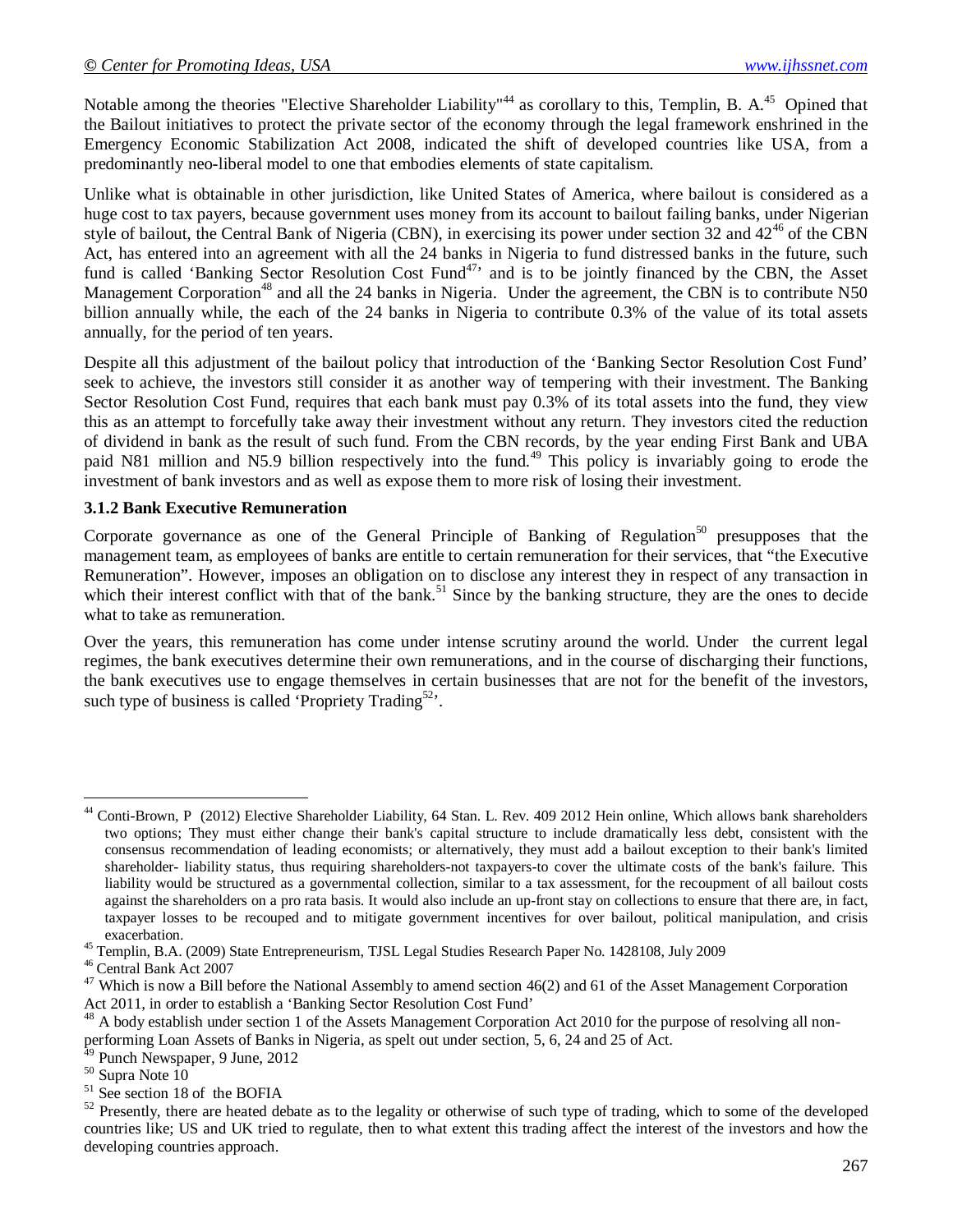These two practices<sup>53</sup>; 'executive remuneration' and the 'propriety trading' are now raising serious Corporate Governance issues in the banking industry that directly affect the bank investors, as they are some of the factors identified to be the cause of the bank failures in the developing countries, due to lack of adequate legal regime regulating protecting the bank investors against the practices. This issue of Executive Remuneration raised a serious tension between the bank executives and the investors, which raised some legal questions which the current legal regime failed to address, such as; what aspect of the remuneration ought to be regulated? - Is it the salary, allowances or bonuses? And Why do we need to regulate the remuneration?

On the first question, is it the monthly salary, bonuses, short-term or long-term incentives? Conyon<sup>54</sup> noted that the problem with most of the executive remuneration is usually not with the overall pay level, but the composition mix with various elements<sup>55</sup>, therefore, it is confusing as to what aspect of the remuneration to regulate. One the second question, gauging the executives' remuneration from the perspective of their performance, inter alia, then there is the need to regulate the remuneration.

This is because, the executive continue to receive the same generous pay packages (and in some cases, higher than before) even when prices are falling and investors are receiving little or no returns on their investments.<sup>56</sup>

It should be noted that, corporate governance in banks differs considerably from general corporate governance. For banks, the scope of corporate governance goes beyond the shareholders (equity governance) to include debt holders (debt governance).<sup>57</sup> From the perspective of bank supervision debt governance is the primary governance concern. Equity governance and debt governance face partly parallel and partly divergent interests of management, shareholders, debt holders, and regulators. Failures in the corporate governance of banks contributed to the financial crisis.<sup>58</sup>

More so, the current legal regime does not vest much power on the investors in terms of checking the activities of the bank executives. The legal regime places the responsibility for managing a company (bank inclusive) in the collective hands of members of the Board of Directors (not the investors). The said board does not run the company on a day – to – day basis; that is the role of the management team (the executive).<sup>59</sup>

## **4.1 Bank Investors Protection and Global Financial Crisis**

According to Sanusi<sup>60</sup> stated from 2002 to early 2007, the decline in volatility in the global economy and financial markets was reflected in lower measures of market risk, which encouraged firms to increase their risk-taking. However, in September 2008, the economic downturn particularly in the United States and a number of industrialized economies signaled the beginning of a recession triggered by the credit crunch that resulted from the crisis. It is clear, therefore, that when the global crisis eventually hit Nigeria, the banking sector was illequipped to weather the storm

In view of the fact that, the aforementioned corporate governance problems as well as the recurrent governmental policies in the banking sector, have not been envisaged by the existing general legal framework for protection of Investors, especially the need to enhance the protective measures that can be able to improve investors' confidence in the banking system vis-a-vis the current financial crisis.

 $\overline{a}$ <sup>53</sup> This paper restricts itself to executive remuneration only.

<sup>&</sup>lt;sup>54</sup> Conyon, M. (2006) Executive Compensation and Incentives, Academy of Management Perspective, 25

<sup>&</sup>lt;sup>55</sup> He cited an example of two executive directors from two different companies, their total annual pay is let say, N160 million, for one of them, 50% of this amount may be in the form of long-term equity plan, and another 20% from an annual bonus plan. In contrast, 90% of the other executive director's remuneration package comprises of basic salary and other benefits. From this example, the two executives obviously have different remuneration

<sup>&</sup>lt;sup>56</sup> In US under its Dodd Frank Act, Banks are required to disclosed to the SEC in detail the link between their executive remuneration and their performance

<sup>57</sup> *E. Wymeersch, K. Hopt, G. Ferrarini, eds., (2012) FINANCIAL REGULATION AND SUPERVISION - A POST CRISIS ANALYSIS, (Oxford University Press) Forthcoming ECGI - Law Working Paper No. 181/2011*

<sup>&</sup>lt;sup>58</sup> Conyon, M. (2006) Executive Compensation and Incentives, Academy of Management Perspective, 25

 $59$  Section 63 (3) CAMA

<sup>268</sup>  $60$  Sanusi, L.S. (2010) Global Financial Meltdown and the Reforms in the Nigerian Banking sector, paper a Public Lecture delivered at the Convocation Square, Abubakar Tafawa Balewa University, Bauchi - Nigeria, Friday, December 10, 2010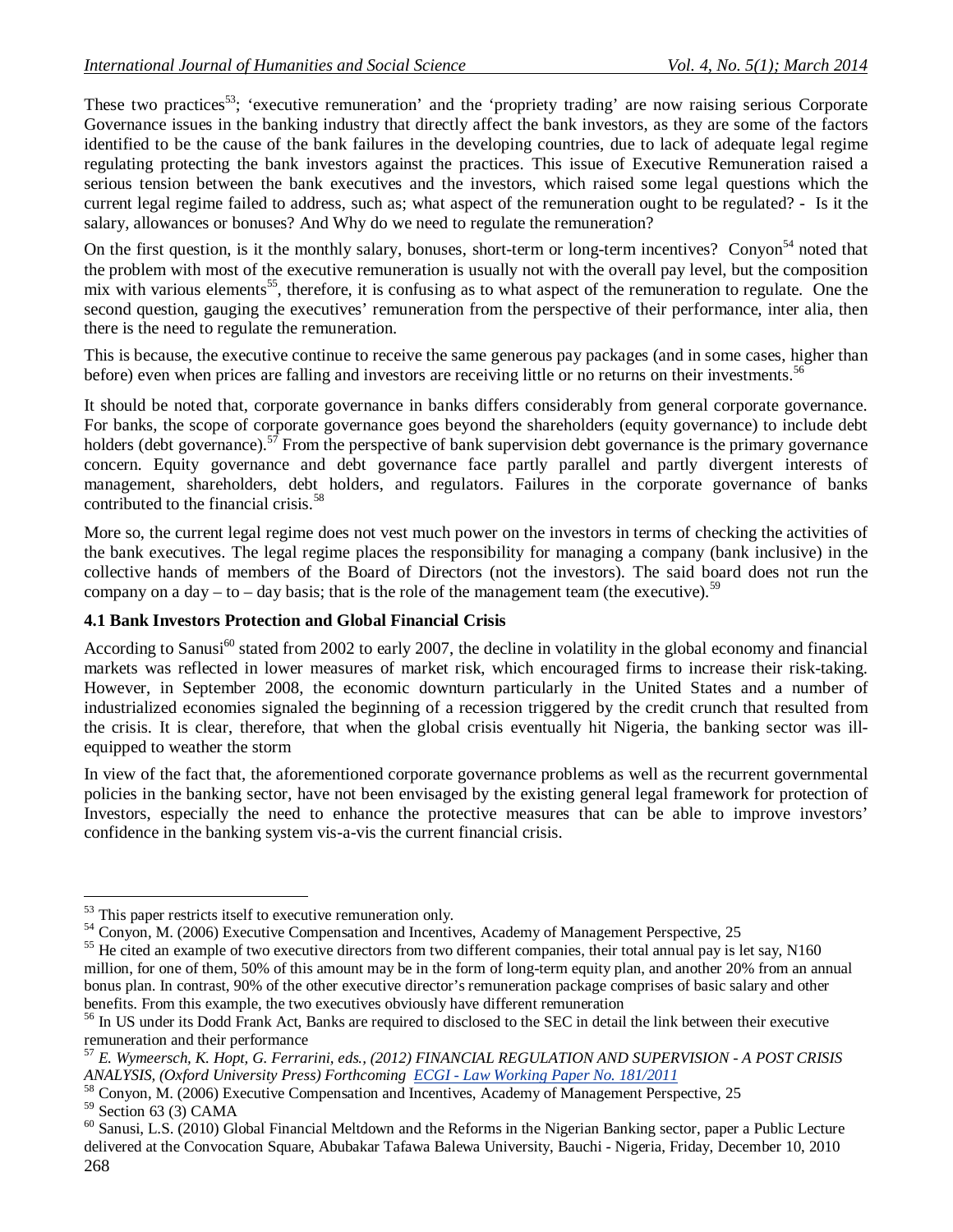Beside, most of the healthiest banks in the developing countries have large presence of foreign investors especially from the developed countries, which immensely augment the capital based of such banks. Therefore, with these problems of corporate governance and the governmental policies in the era of Global financial crisis, the foreign banks' investors may tend to withdraw their investment and reinvest same in their respective countries, thereby, exposing the local investors and the whole banking system of the developing countries into a serious danger of collapsing<sup>61</sup>. On this issue, Sornarajah, M.<sup>62</sup> examined the protection of foreign investment and the problems associated with such protection and explores treaty-based methods, and examines several bilateral and regional investment treaties. Moloney  $N<sup>63</sup>$  on the other hand, He explores why the retail investor should be protected, whether retail investor engagement with the markets should be encouraged and how investor protection laws should be designed, particularly in light of the financial crisis.

The United Nations report<sup>64</sup> on Global Financial Crisis indicates that Nigeria is seriously impacted, the stock market has witnessed sharp decline since March 2008, with Nigeria All Share Index losing more than 60 percent of its value.

The correction (from very high price/earnings ratios) was triggered inter alia by foreign investor withdrawal, and led to margin calls and increases in required collateral, precipitating further declines. The decline in the Nigerian stock market is of particular concern to banks in Nigeria, as it will lead to increases in non-performing loans, as banks have undertaken lending for stock purchases and raises the cost of issuing new capital.3 At the same time the Naira exchange rate has depreciated by 20 percent from its level in July 2008 reflecting the drop in oil revenues. In the same vein, Muhammed, S.<sup>65</sup> and Seeta, P.<sup>66</sup> Also examined the impact of the Global Financial Crisis on Developing countries with particular reference to South Africa and India respectively and revealed similar position to that of Nigeria

Therefore, the legal regime in Nigeria must be seen to have adequately protect the bank investors, as the absence of the strong investors protection mechanism in developing countries<sup>67</sup>, especially Nigeria, could serious undermine the development in the banking sector of the economy. Hence, most of the reforms introduced in order to have sound and vibrant banking industry will be jeopardise.

#### **5.1 Conclusion**

 $\overline{a}$ 

In the light of the above analysis, it is glaring that our current legal regime does not consider the peculiar nature of the bank investors, let alone addressing all the issues that hinder his protection. These problems could scare away not only the local investors, but even their foreign counterpart. This lack of adequate protection of bank investors could seriously affects the banking environment. More so, the impact global financial crisis on developing countries has been more wide-spread than what one would expect based on the level of globalisation of these economies. This is because, most of the foreign investors in the developing countries tend to withdraw their investment (especially in the banking sector) and take it back to their respective countries that are now in need of such investment.<sup>68</sup> This attitude of withdrawal phenomenon could be seen from the attitude of foreign banks in terms of lending to their subsidiaries in the developing countries during the financial crisis. <sup>69</sup> Such withdrawal (which could be triggered by the lack of adequate legal protection of the banking investors) could among other thing exposes the banking sector to the risk of being collapsed.

<sup>61</sup> The Impact of the Global Financial Crisis on Financial Markets in Sub-Saharan Africa, April, 2009 *Finance & Private Sector Development Africa Region, The World Bank*

 $62$  M. Sornarajah, (2004) The International Law on Foreign Investment, National University of Singapore

<sup>&</sup>lt;sup>63</sup> Moloney N., (2010) How to Protect Investors: Lessons from the EC and the UK, Cambridge University Press,  $^{64}$  The Impact of the Global Einancial Crisis on Einancial Markets in Sub-Sabaran Africa: *Highlights of sel* 

<sup>64</sup> The Impact of the Global Financial Crisis on Financial Markets in Sub-Saharan Africa: *Highlights of selected countries cases* Finance & Private Sector Development Africa Region, The World Bank April, 2009

<sup>65</sup> Muhammed, S. (2009)*The Impact of the Global Economic Crisis on the South African Economy, paper presented at*  UNRISD conference on *Social and Political Dimensions of the Global Crisis: Implications for Developing Countries, Geneva*

<sup>66</sup> Seeta, P. (2009) *Restructuring Development during Global Financial Crisis: Lessons from India being a paper presented at* UNRISD conference on *Social and Political Dimensions of the Global Crisis: Implications for Developing Countries, Geneva*

<sup>67</sup> Mugabe, J (2005) Governing Foreign Direct Investment in Sub-Sahara Africa: Policies and Practices Reconsidered *in* Lyuba, Z (ed) International Investment for Sustainable Development: Balancing Rights and Rewards.

<sup>&</sup>lt;sup>68</sup> Claessens et al (2012), Foreign Bank: Trends, Impact and Financial Stability' IMF Working paper 12/10

<sup>&</sup>lt;sup>69</sup> De Haas et al (2011) Running for the Exist: International Bank and Crisis Transmission, DBN Working paper, No. 279